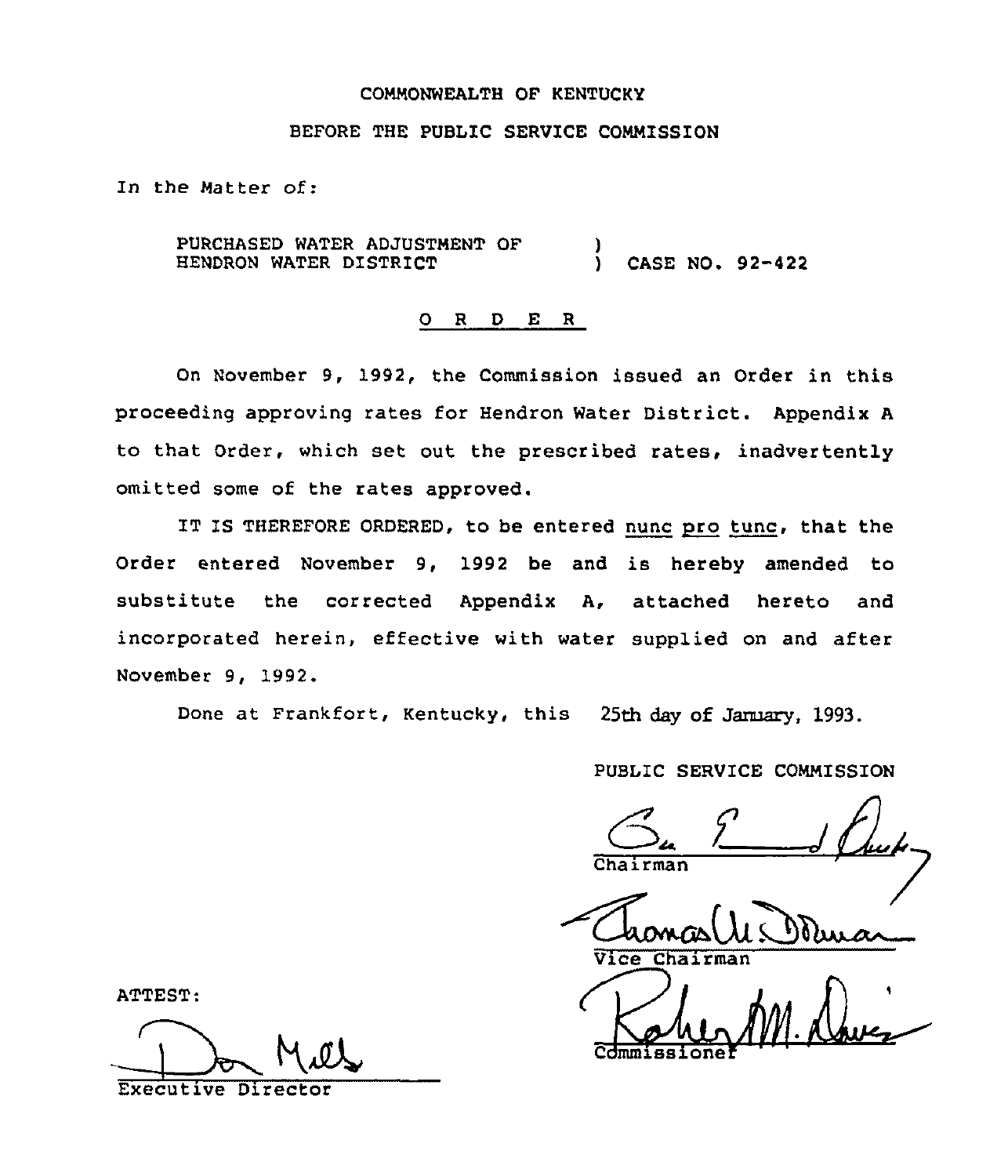#### APPENDIX A

APPENDIX TO AN ORDER OF THE KENTUCKY PUBLIC SERVICE COMMISSION IN CASE NO. 92-422 DATED January 25, 1993.

The following rates and charges are prescribed for the customers in the area served by Hendron Water District. All other rates and charges not specifically mentioned herein shall remain the same as those in effect under authority of this Commission prior to the effective date of this Order.

#### SCHEDULE NO. 1

## 5/8 Inch x 3/4 Inch Meter

| First<br>Next<br>Next<br>Next | 2,000<br>3,000<br>5,000<br>10,000 | gallons<br>gallons<br>gallons<br>gallons |
|-------------------------------|-----------------------------------|------------------------------------------|
| Next                          | 30,000                            | gallons                                  |
| Next<br>Over                  | 50,000<br>100,000                 | gallons<br>gallons                       |
|                               |                                   |                                          |
|                               | 3/4 Inch Meter                    |                                          |
| First                         | 3,500                             | gallons                                  |
| Next                          | 1,500                             | gallons                                  |
| Next                          | 5,000                             | gallons                                  |
| Next                          | 10,000                            | gallons                                  |
| Next                          | 30,000                            | gallons                                  |
| Next                          | 50,000                            | gallons                                  |
| Over                          | 100,000                           | gallon                                   |
|                               | 1 Inch Meter                      |                                          |
| Next                          | 5,000                             | gallons                                  |
| Next                          | 5,000                             | gallons                                  |
| Next                          | 10,000                            | gallons                                  |
| Next                          | 30,000                            | gallons                                  |
| Next                          | 50,000                            | gallons                                  |
| Over                          | 100,000                           | gallon                                   |

|  | \$7.48 Minimum Bill |                            |
|--|---------------------|----------------------------|
|  |                     | 3.64 per 1,000 gallons     |
|  |                     | 3.29 per 1,000 gallons     |
|  |                     | 2.84 per 1,000 gallons     |
|  |                     | $2.74$ per $1,000$ gallons |
|  |                     | 2.54 per 1,000 gallons     |
|  |                     | 2.44 per 1,000 gallons     |
|  |                     |                            |

\$12.94 Minimum Bill 3.64 per 1,000 gallon 3.29 per 1,000 gallon 2.84 per 1,000 gallon 2.74 per 1,000 gallon 2.54 per 1,000 gallon 2.44 per 1,000 gallon

| \$18.40 Minimum Bill |  |                            |
|----------------------|--|----------------------------|
|                      |  | $3.29$ per $1,000$ gallons |
|                      |  | 2.84 per 1,000 gallons     |
|                      |  | 2.74 per 1,000 gallons     |
|                      |  | $2.54$ per $1,000$ gallons |
|                      |  | 2.44 per 1,000 gallons     |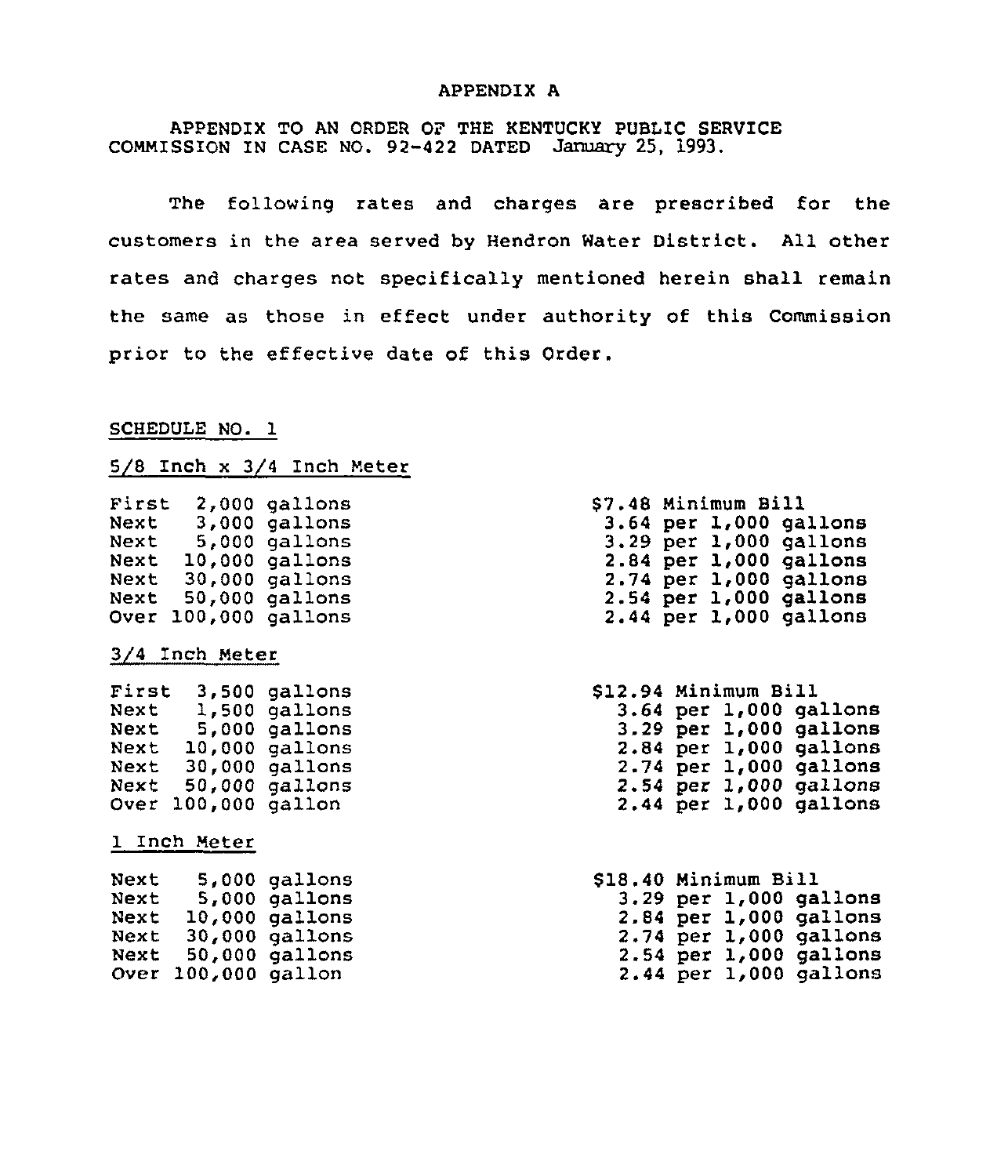### 1 1/2 Inch Meter

| Next |         | 10,000 gallons |
|------|---------|----------------|
| Next | 10,000  | gallons        |
| Next | 30,000  | gallons        |
| Next | 50,000  | gallons        |
| Over | 100,000 | gallon         |

### 2 Inch Meter

| Next |                | $20,000$ gallons |
|------|----------------|------------------|
| Next |                | 30,000 gallons   |
| Next | 50,000         | gallons          |
| Over | 100,000 gallon |                  |

#### <u>SCHEDULE NO. 2</u>

# 5/8 Inch x 3/4 Inch Meter

| First | 2.000   | gallons |
|-------|---------|---------|
| Next  | 3,000   | gallons |
| Next  | 5,000   | gallons |
| Next  | 10,000  | gallons |
| Next  | 30,000  | gallons |
| Next  | 50,000  | gallons |
| Over  | 100,000 | gallons |

### 3/4 Inch Meter

| First | 3,500   | gallons |
|-------|---------|---------|
| Next  | 1,500   | qallons |
| Next  | 5,000   | gallons |
| Next  | 10,000  | gallons |
| Next  | 30,000  | gallons |
| Next  | 50,000  | qallons |
| Over  | 100,000 | gallon  |

#### 1 Inch Meter

| Next |                | 5,000 gallons  |
|------|----------------|----------------|
| Next |                | 5,000 gallons  |
| Next |                | 10,000 gallons |
| Next |                | 30,000 gallons |
| Next |                | 50,000 gallons |
| Over | 100,000 gallon |                |

- \$34.85 Minimum Bill 2.84 per 1,000 gallons 2.74 per 1,000 gallons 2.54 per 1,000 gallons 2.44 per 1,000 gallons
- \$ 63.25 Minimum Bill 2.74 per 1,000 gallons 2.54 per 1,000 gallons 2.44 per 1,000 gallons

#### $$10.48$ <br>3.64<br>3.29<br>2.84 2.74 per 1,000 gallon 2.54  $\overline{2.44}$ S10.48 Minimum Bill per 1,000 gallons per 1,000 gallon per 1,000 gallons per 1,000 gallon per 1,000 gallon

#### \$15.94 Minimum Bill 3.64 per 1,000 gallons 3.29 per 1,000 gallon  $2.84$ 2.74 2.54 per 1,000 gallon 2.44 per 1,000 gallon per 1,000 gallon per 1,000 gallon

#### \$21.40 Minimum Bill  $3.29$  per  $1,000$  gallon 2.84 per 1,000 gallon 2.74 per 1,000 gallons 2.54 per 1,000 gallons 2.44 per 1,000 gallons